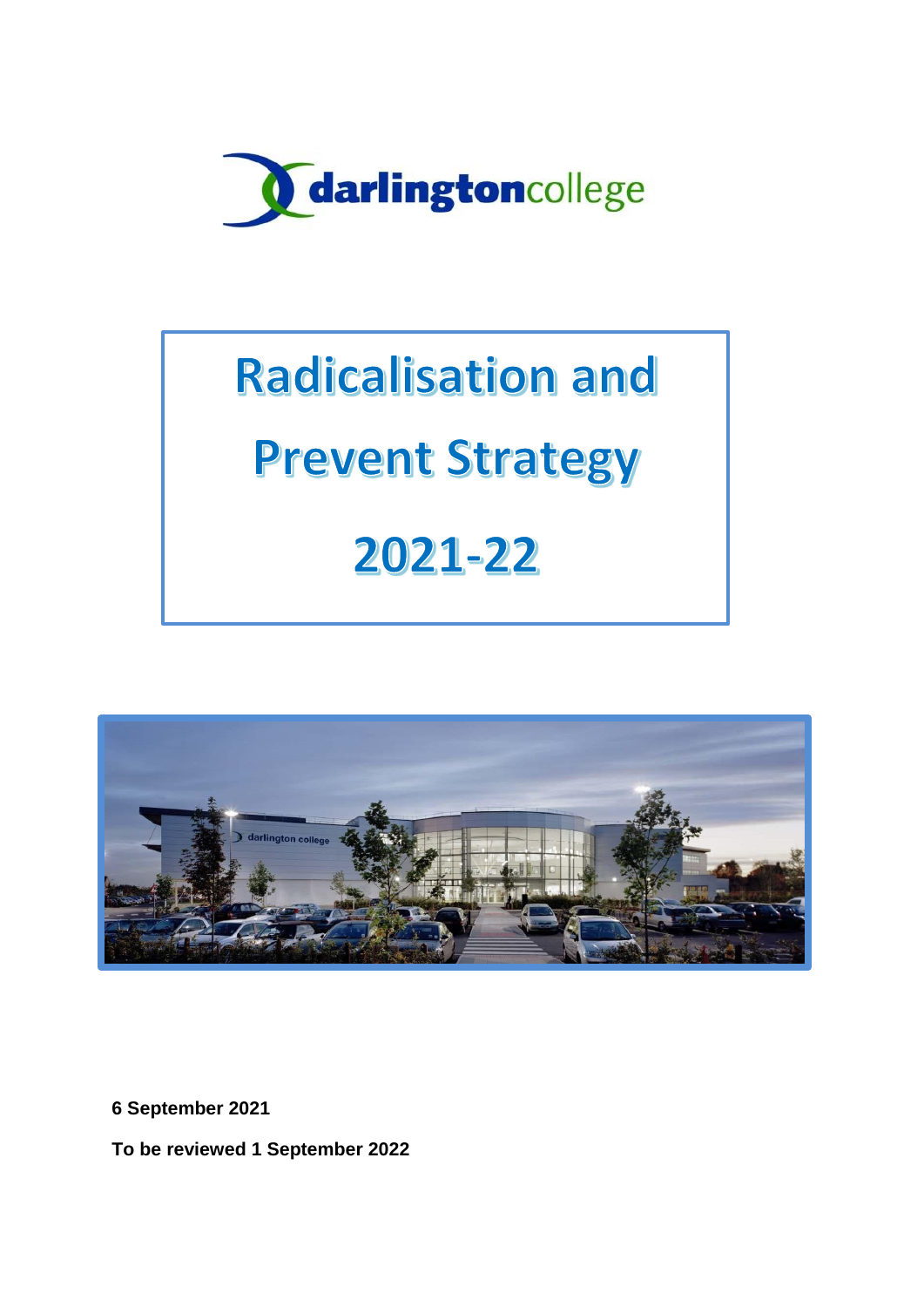## **Radicalisation and Prevent Strategy**

#### **1 INTRODUCTION**

Darlington College is committed to providing students with the necessary skills and knowledge to keep themselves and others safe. Education, like other key sectors, has a responsibility to promote values of openness and tolerance and to facilitate free debate which is characteristic of being a British Citizen. It is in this context that the College provides a Radicalisation and Prevent Strategy.

Section 26 of the Counter-Terrorism and Security Act 2015 places a duty on certain bodies in the exercise of their functions to have '*due regard to the need to prevent people from being drawn into terrorism'.* The government has defined extremism in the Prevent strategy as: *'vocal or active opposition to fundamental British values, including democracy, the rule of law, individual liberty and mutual respect and tolerance of different faiths and beliefs. We also include in our definition of extremism calls for the death of members of our armed forces'.*

The College's strategy is formed from **Prevent** which is a strand of the Government counter terrorism strategy – **CONTEST**. It has four elements – Pursue, Protect, Prepare and Prevent. The area in which colleges have the most influence is Prevent which aims to stop people becoming terrorists or supporting terrorism.

The UK faces a range of terrorist threats. All the terrorist groups who pose a threat to us seek to radicalise and recruit people to their cause. The Prevent strategy seeks to:

- Respond to the ideological challenge of terrorism and aspects of extremism, and the threat we face from those who promote these views
- Provide practical help to prevent people from being drawn into terrorism and ensure they are given appropriate advice and support
- Work with a wide range of sectors where there are risks of radicalisation which needs to be addressed, including education, criminal justice, faith, charities, the internet and health

A system of threat level has been created which represents the likelihood of an attack in the near future. The five levels are:

Critical- an attack is expected imminently

Severe – an attack is highly likely

- Substantial an attack is a strong possibility
- Moderate an attack is possible but not likely

Low – an attack is unlikely

The current threat level from international terrorism in the UK is SUBSTANTIAL which means that a terrorist attack is a strong possibility.

Further Education colleges are major education and training providers for the 16 – 25 year age group, particularly young people from ethnically diverse, and socially and economically disadvantaged areas. The age and profile of our students make it crucial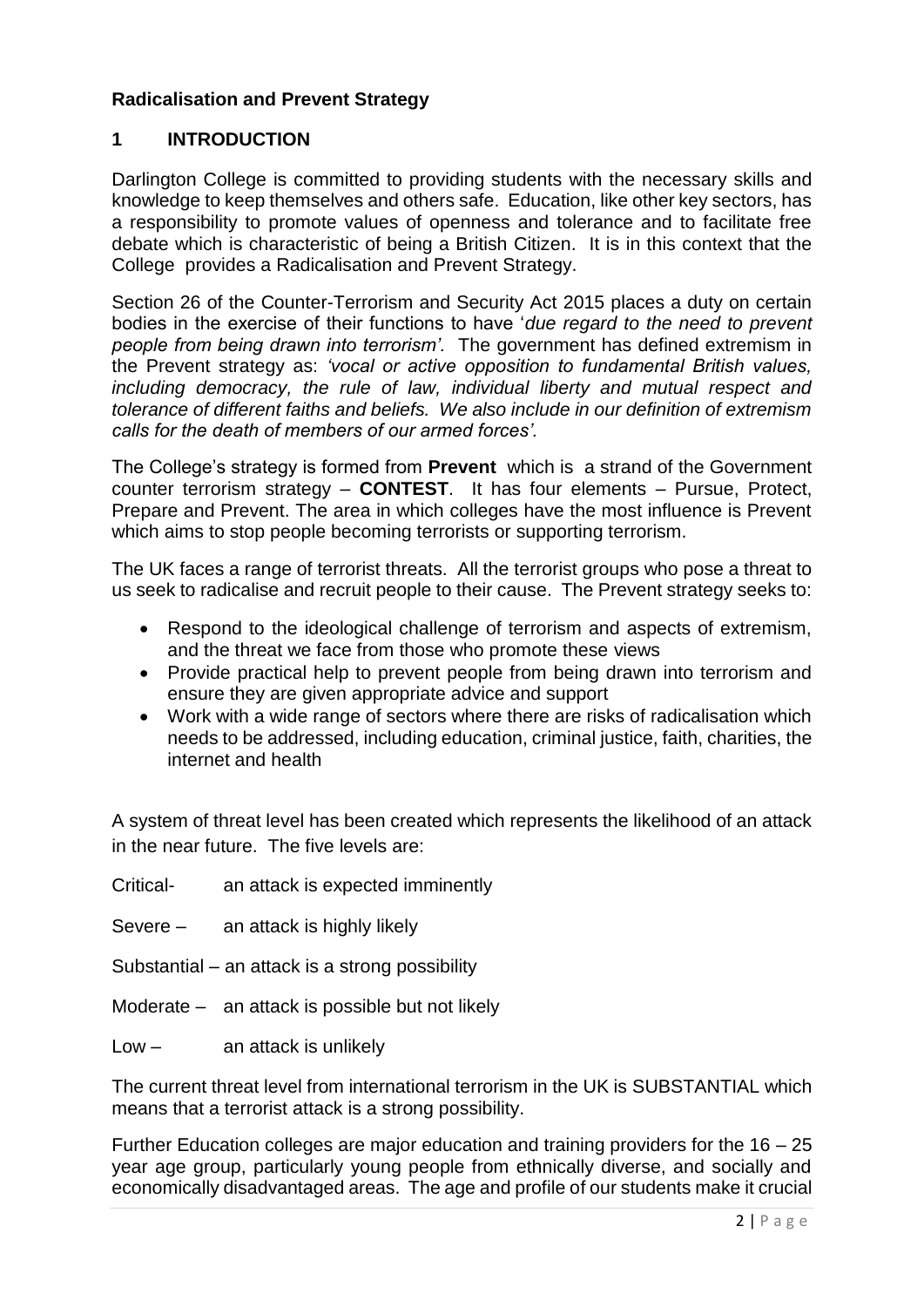to be involved in the Prevent strategy. Colleges have a part to play in fostering shared values and promoting cohesion. Colleges should focus on the risks of violent extremism, which represents the greatest threat at national level, while recognising that other forms of violence and extremism can and do manifest themselves within colleges and other training settings.

Ofsted Further Education and Skills Handbook (2021) under Personal Development says:

The judgement focuses on the most significant dimensions of the personal development of learners that our education system has agreed, either by consensus or statute, are the most significant:

- developing responsible, respectful and active citizens who are able to play their part and know how to become involved in public life
- developing and deepening learners' understanding of the fundamental British values of democracy, individual liberty, the rule of law and mutual respect and tolerance
- promoting equality of opportunity so that all learners can thrive together, understanding that difference is a positive, not a negative, and that individual characteristics make people unique
- promoting an inclusive environment that meets the needs of all learners, irrespective of age, disability, gender reassignment, race, religion or belief, sex or sexual orientation, relationship status or pregnancy
- developing learners' character, which we define as the set of positive personal traits, dispositions and virtues that informs their motivation and guides their conduct so that they reflect wisely, learn eagerly, behave with integrity and cooperate consistently well with others. This gives learners the qualities they need to flourish in our society
- developing learners' confidence, resilience and knowledge so that they can keep themselves mentally healthy
- developing learners' understanding of how to keep physically healthy and maintain an active lifestyle
- developing an age-appropriate understanding of healthy relationships through appropriate relationship and sex education
- providing an effective careers programme that offers advice, experience and contact with employers to encourage learners to aspire, make good choices and understand what they need to do in order to reach and succeed in their chosen career
- supporting readiness for the next phase of education, training or employment so that learners can make the transition to the next stage successfully

For the purposes of this strategy, violent extremism in the name of ideology or belief is defined as violence, incitement to violence, terrorism, incitement to terrorism, or other activities that may result in violent behaviour or terrorist activity in the name of an ideology or a set of beliefs.

As a general principle, the College has a statutory responsibility to: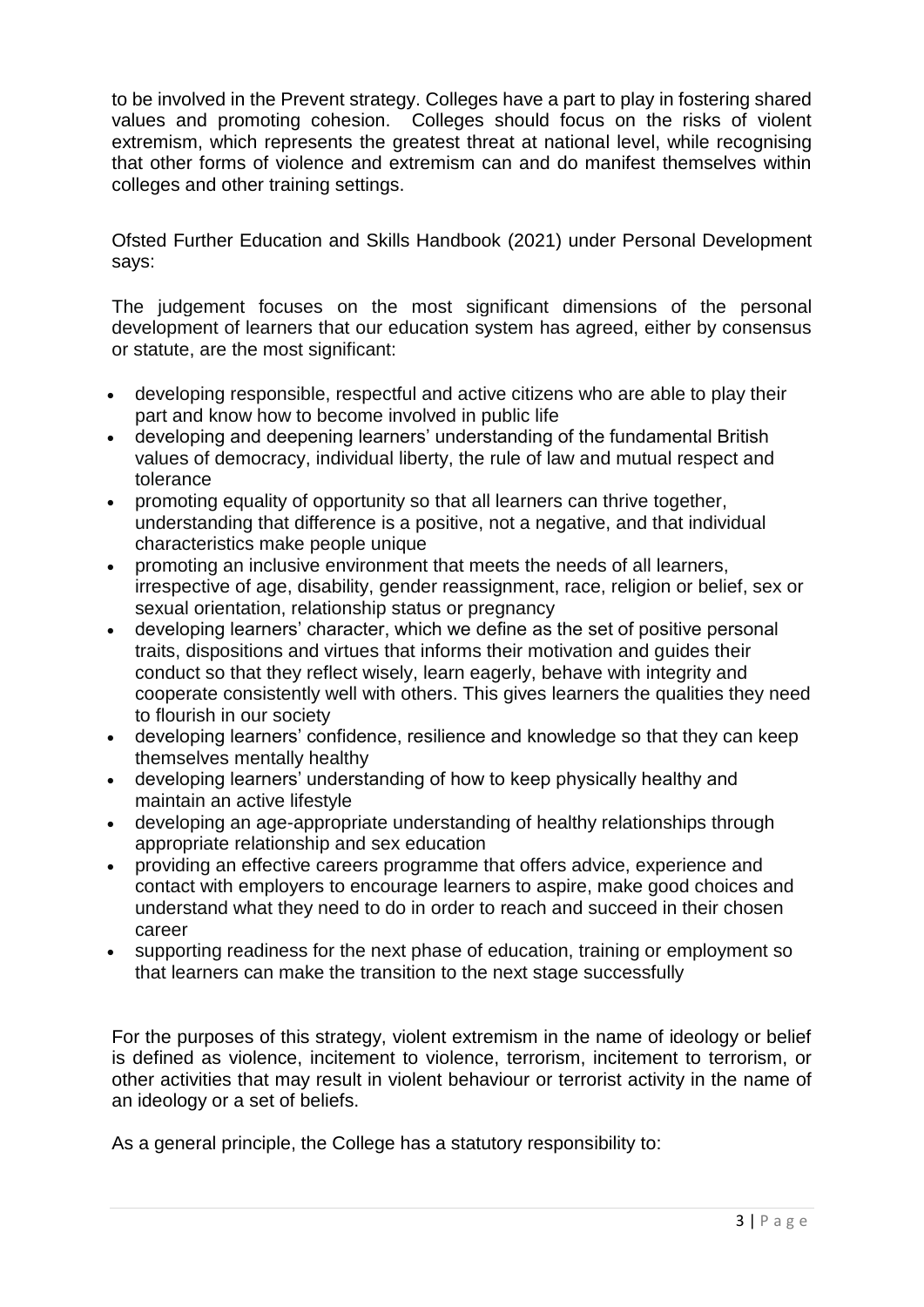- At all times, and by all means, seek to create a safe environment for the entire college community
- Operate the policy to specifically encompass children, young people, vulnerable adults and adults who may be temporarily vulnerable
- Acknowledge that abuse may take many forms; physical, sexual, financial and material, emotional, neglect, FGM, forced marriage, hate crime, radicalisation and risk to self and/or others
- Work and share information (as appropriate) with external agencies, in particular, Durham Constabulary, Local Safeguarding Partnership and the Designated Officer in the Local Authority, whilst always placing the welfare of the individual at the centre of any action taken.

## **Context**

The aim of this strategy is to:

- Develop an awareness of Prevent in the College
- Recognise current practice which contributes to the Prevent agenda
- Identify areas for improvement
- Develop a coordinated action plan

Whilst Prevent sits within the College Safeguarding Policy and Procedure, it is also integral to other policies, such as:

- Keeping Children Safe in Education (September 2021)
- Working Together to Safeguard Children (2018)
- Darlington College Safeguarding Policy and Procedures
- Student Positive Behaviours for Learning (2021-22)
- Equality and Diversity Policy including use of prayer rooms
- IT Code of Conduct and policies and procedures
- Bullying and Harassment Procedure
- Health and Safety Procedures
- Policies for the use of the building and premises by external agencies
- Whistle Blowing Procedure

## **Our Mission, Strategic Aims and Values**

#### **Our Mission**

To be a centre of excellence for education and skills that supports and inspires people to achieve their aspirations and prepares them for their next steps in life.

## **Our Vision**

#### **To achieve this, the College will:**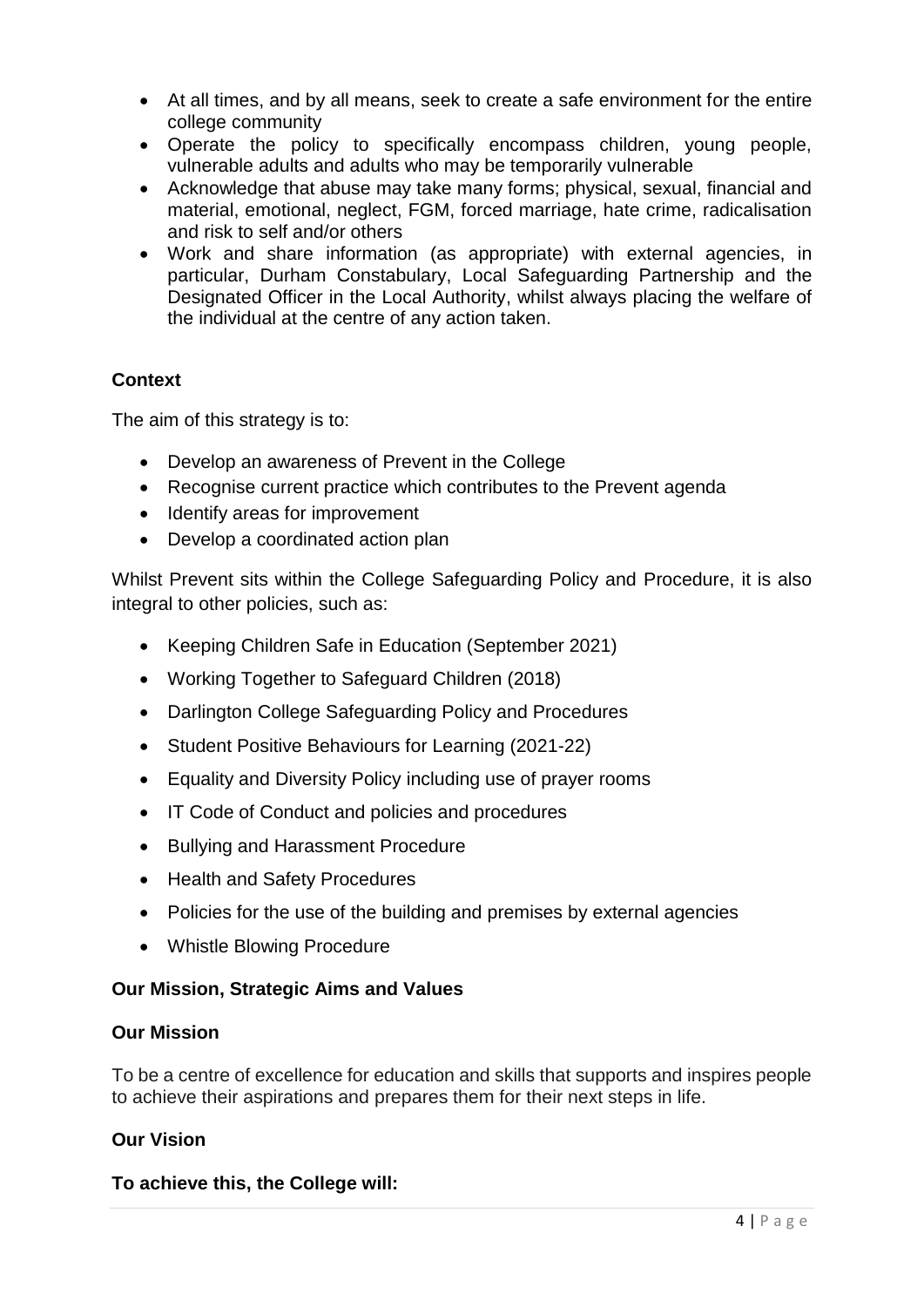- Develop a culture of values centred around high expectations and focus on our students
- Support wider economic and social well-being, developing an offer that meets the needs of individual, the local economy, businesses and communities
- Develop a successful and sustainable independent college, that remains open to collaboration and partnership
- Maintain a broad and appropriate curriculum offer at our campus in Darlington for the benefit of communities across Darlington, North Yorkshire and South West Durham
- Achieve long-term financial sustainability that allows us to continue to invest in our facilities and our staff – for the benefit of our students, their learning, and their future.

## **Our Values**

The values that underpin the College Strategic Plan have been chosen following discussions at team briefings across the College where staff talked about what is most important and valued about the College.

## **To achieve this, the College will:**

- Develop a culture of values centred around high expectations and focus on our students
- Support wider economic and social well-being, developing an offer that meets the needs of the individual, the local economy, businesses and communities
- Develop a successful and sustainable independent college, that remains open to collaboration and partnership
- Maintain a broad and appropriate curriculum offer at our campus in Darlington for the benefit of communities across Darlington, North Yorkshire and South West Durham
- Achieve long-term financial sustainability that allows us to continue to invest in our facilities and our staff – for the benefit of our students, their learning, and their future.

## **Community**

It is important to us that the college remains at the heart of our wider community. It is also important to us that we maintain our strong sense of community within the college, valuing our culture of teamwork and respect.

#### **Pride and passion**

We all work with pride and passion for our students, celebrating their achievements, and working towards high expectations and continued excellence in everything we do.

#### **Student focus**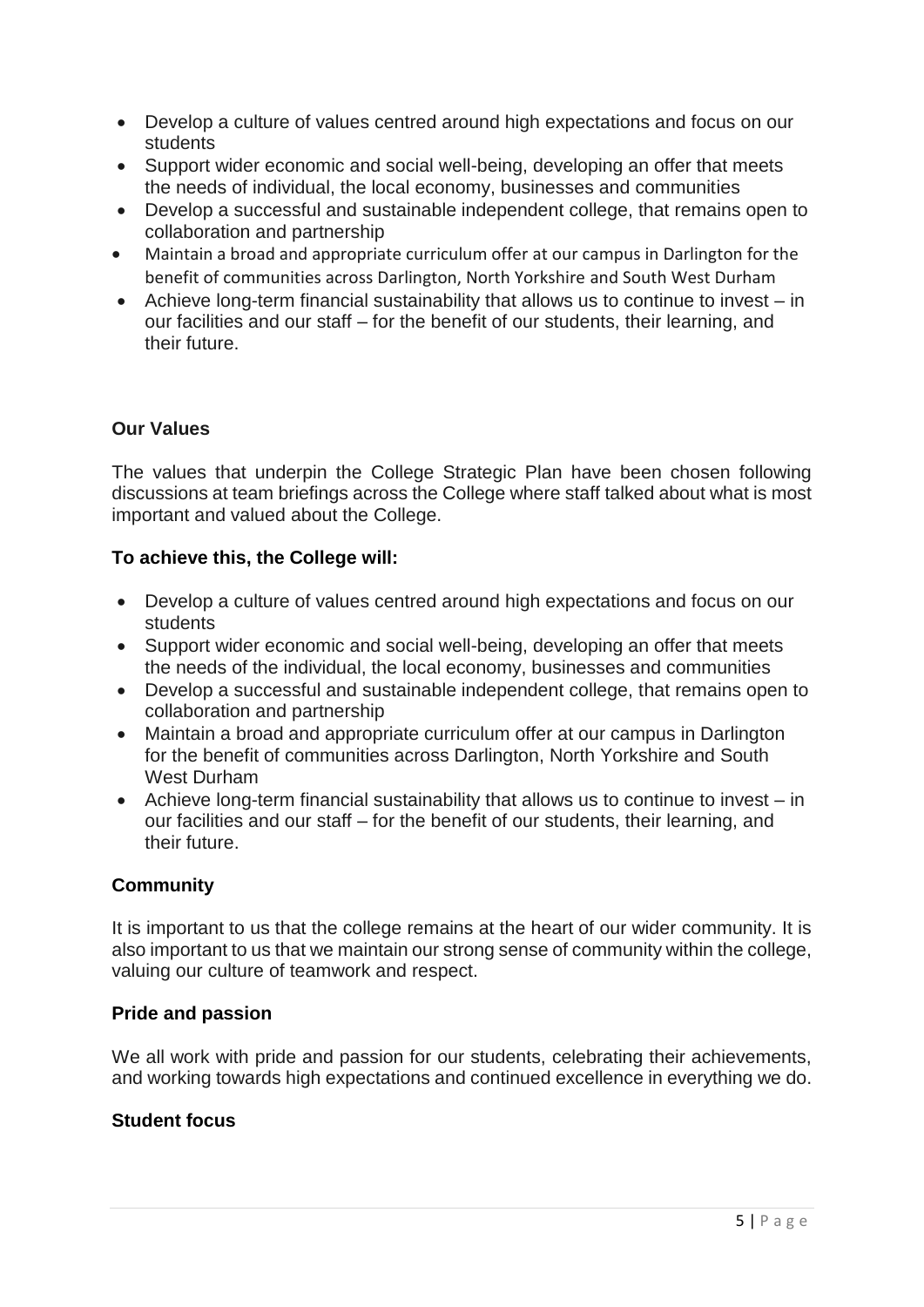We are committed to being student-focused, and our ambition is for our students to achieve to the highest level they possibly can. We also put a high value on our reputation as a college with a caring and friendly environment that is second to none.

## **Inclusion**

It is important to us that the College is inclusive, widening opportunities for the future and maximising the potential of all our learners. Our social purpose matters to us.

## **2 KEY OBJECTIVES**

This strategy has five key objectives:

- 1 To promote and reinforce shared values; to create space for free and open debate and to listen and support the learner voice
- 2 To break down segregation among different student communities including by supporting inter-faith and inter-cultural dialogue and understanding, and to engage all students in playing a full and active role in wider engagement in society
- 3 To ensure student safety and that the College is free from bullying, harassment and discrimination
- 4 To provide support for students who may be at risk and appropriate sources of advice and guidance
- 5 To ensure that students and staff are aware of their roles and responsibilities in preventing violent extremism and radicalisation.

## **3 PRINCIPLES**

This strategy is not directed at any specific ideology, religion, religious group or religious faith, or at the proponents of any other sets of beliefs. Its principal aim is to ensure that the College is able to monitor, manage and deal effectively with the threat posed by any individual or group of individuals engaging in violent extremism in the name of ideology or belief.

The strategy commits the College to the promotion of cohesive and inclusive College community relations which do not allow any particular individual or group of individuals to be marginalised, stigmatised or excluded from College life.

#### **Leadership and Values**

To provide an ethos which upholds core values of shared responsibility and wellbeing for all Governors, senior management team, staff, students and visitors and promotes respect, equality and diversity and understanding. This will be achieved through:

- Issuing 'Keeping Children Safe in Education, Information for Staff' (Sept 2021)) to all staff to keep students safe, this must be observed by staff as part of this strategy
- All staff, Governors and Partners receiving safeguarding training when they join the college and every 3 years and this keeps them up to date with all safeguarding matters, including Prevent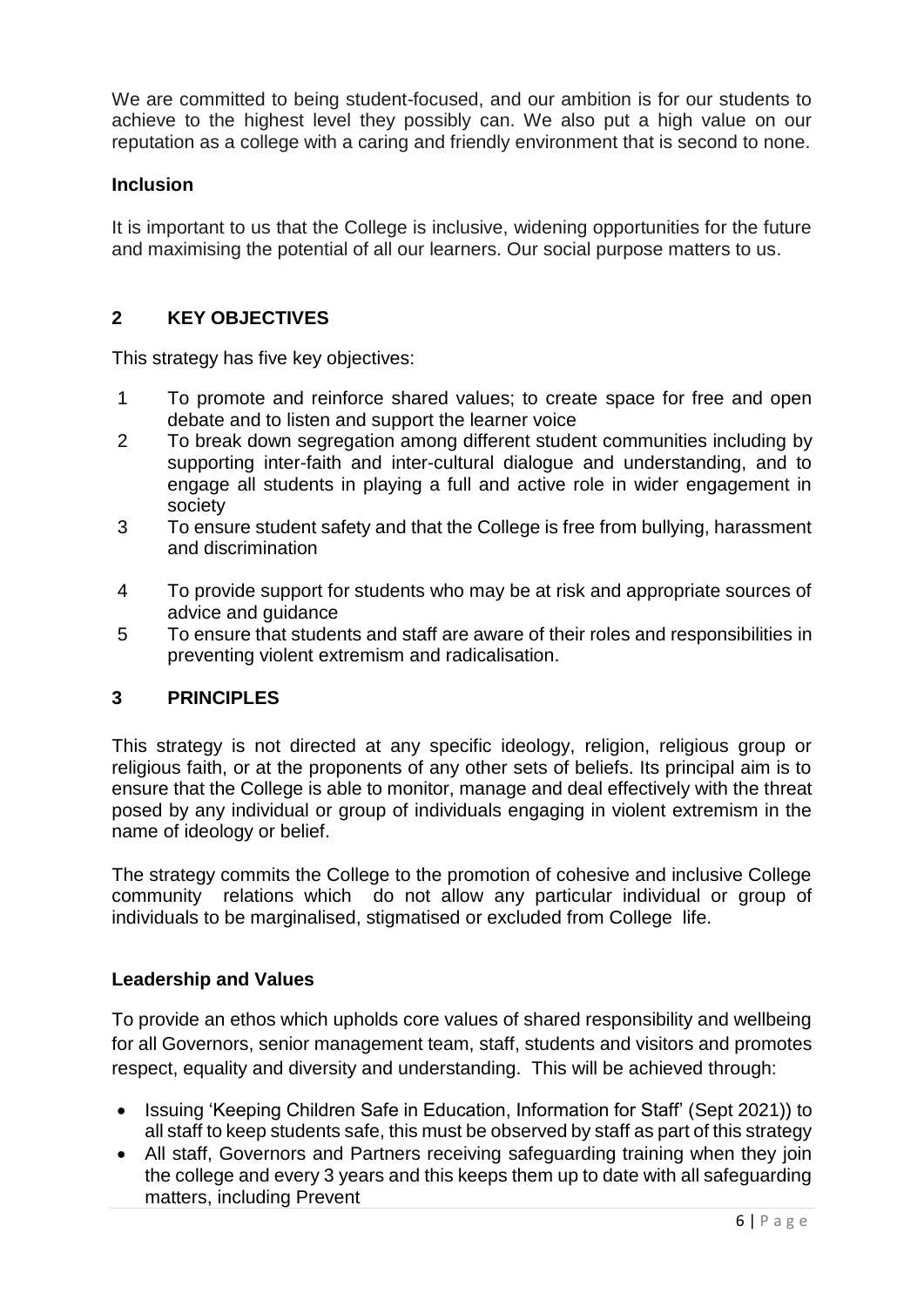- Providing separate Prevent awareness training, via online learning or face-to-face training to staff
- All staff being responsible for responding appropriately to students with challenging and inappropriate behaviour. Staff will be supported and use the skills required to challenge appropriately, as part of this strategy
- Promoting core values of respect, equality and diversity, democratic society, learner voice and participation
- Building staff and student understanding of the issues and confidence to deal with them
- Deepening engagement with local communities
- Actively working with local schools, local authorities, police and other agencies

## **Teaching and Learning**

To provide a curriculum which promotes knowledge, skills and understanding to build the resilience of students, by undermining extremist ideology and supporting the learner voice. This will be achieved through:

- Embedding equality, diversity and inclusion, wellbeing and community cohesion
- Promoting wider skill development such as social and emotional aspects of learning
- A curriculum adapted to recognise local needs, challenge extremist narratives and promote universal rights
- Awareness raising with Students at the start of their study programme along with safeguarding and e-safety
- Teaching and learning strategies which explore controversial issues in a way which promotes critical analysis and pro social values
- Use of external programmes or groups to support learning while ensuring that the input supports college goals and values.
- Encouraging active citizenship and learner voice.

## **Student Support**

To ensure that staff are confident to take preventative and responsive steps working with partner professionals, families and communities. This will be achieved through:

- Establishing strong and effective student support services
- Listening to what is happening in the College and the community
- Implementing anti-bullying strategies and challenging discriminatory behaviour
- Helping students and staff know how to access support in College and or through community partners
- Supporting problem solving and repair of harm
- Supporting at risk students through safeguarding and crime prevention processes
- Focussing on narrowing the attainment gap for all students

## **Managing Risks and Responding to Events**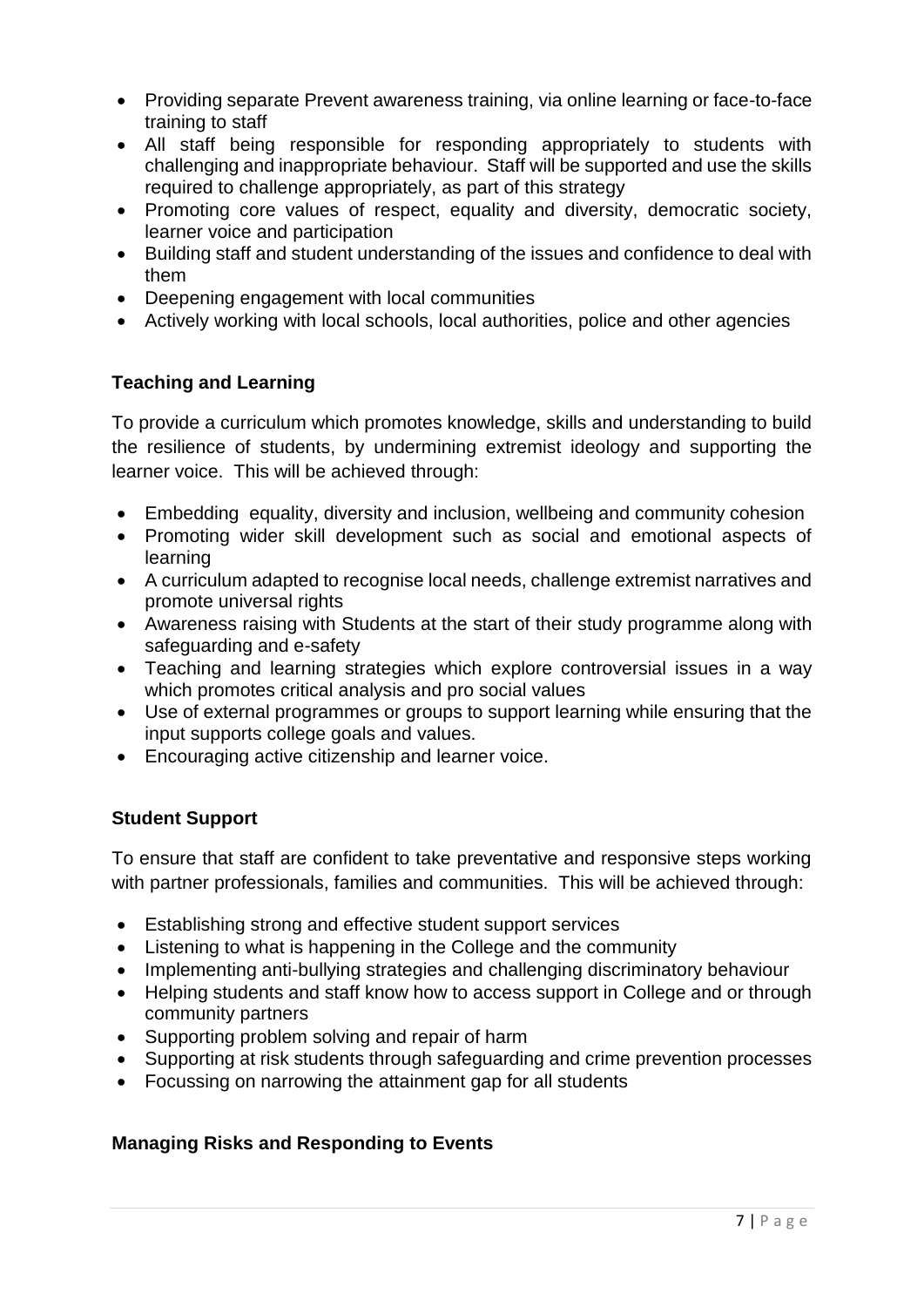To ensure that the College monitors risks and is ready to deal appropriately with issues which arise. It will do this through:

- Understanding the nature of the threat from violent extremism and how this may impact directly or indirectly on the College
- Understanding and managing potential risks within the College and from external influences
- Responding appropriately to events in local, national or international news that may impact on students and communities
- Ensuring measures are in place to minimise the potential for acts of violent extremist within the College and completing an appropriate risk assessment
- Ensuring plans are in place to respond appropriately to a threat or incident within the College
- Developing effective ICT security and responsible user policies
- Attending the regional FE Forum

A developmental action plan has been prepared which will be monitored and reviewed by the Deputy Principal and Student Services Manager.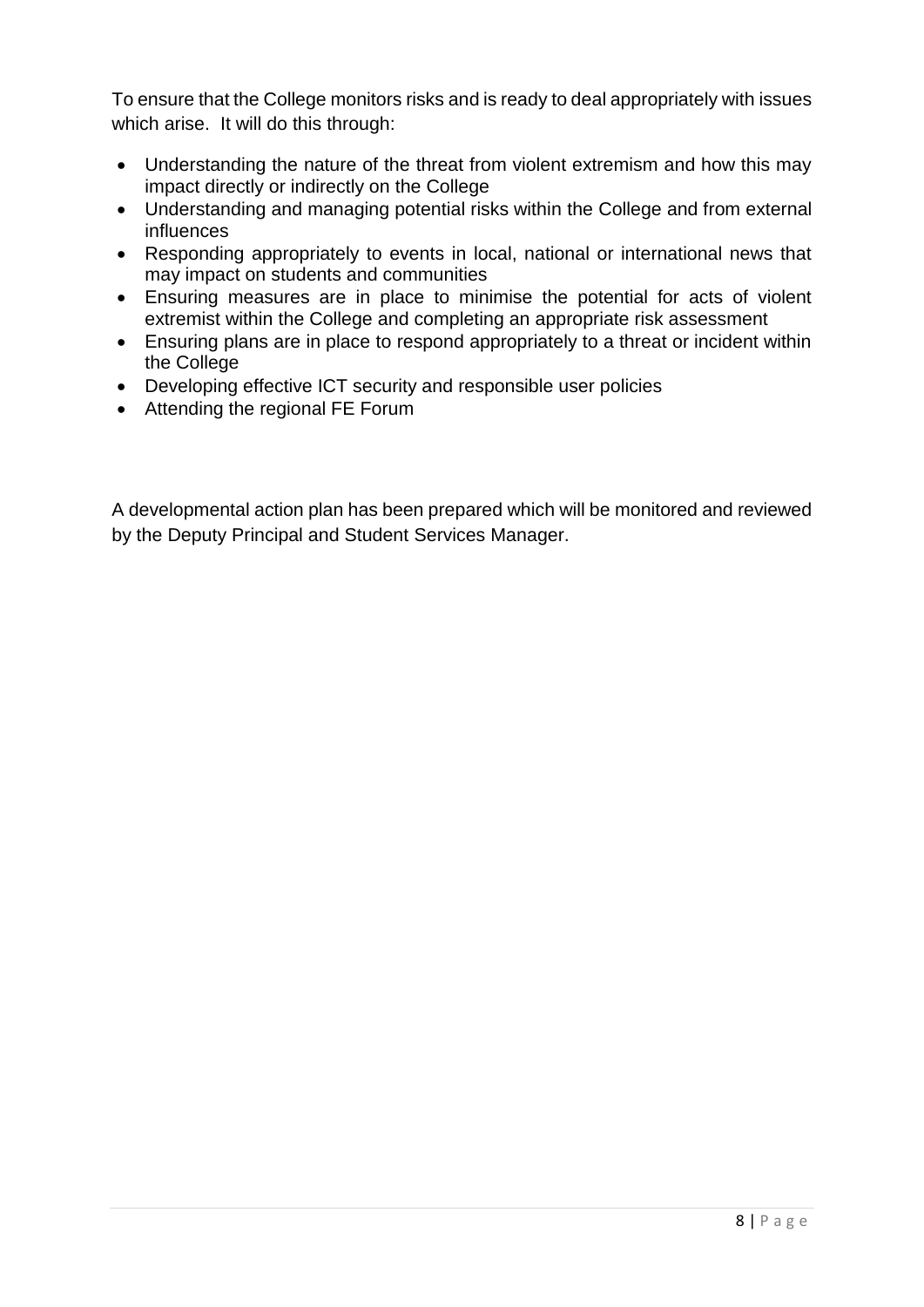## **REFERRAL PROCESS FOR CONCERNS INVOLVING TERRORISM OR RADICALISATION WITHIN COLLEGE**



#### **Please follow the college safeguarding referral process**